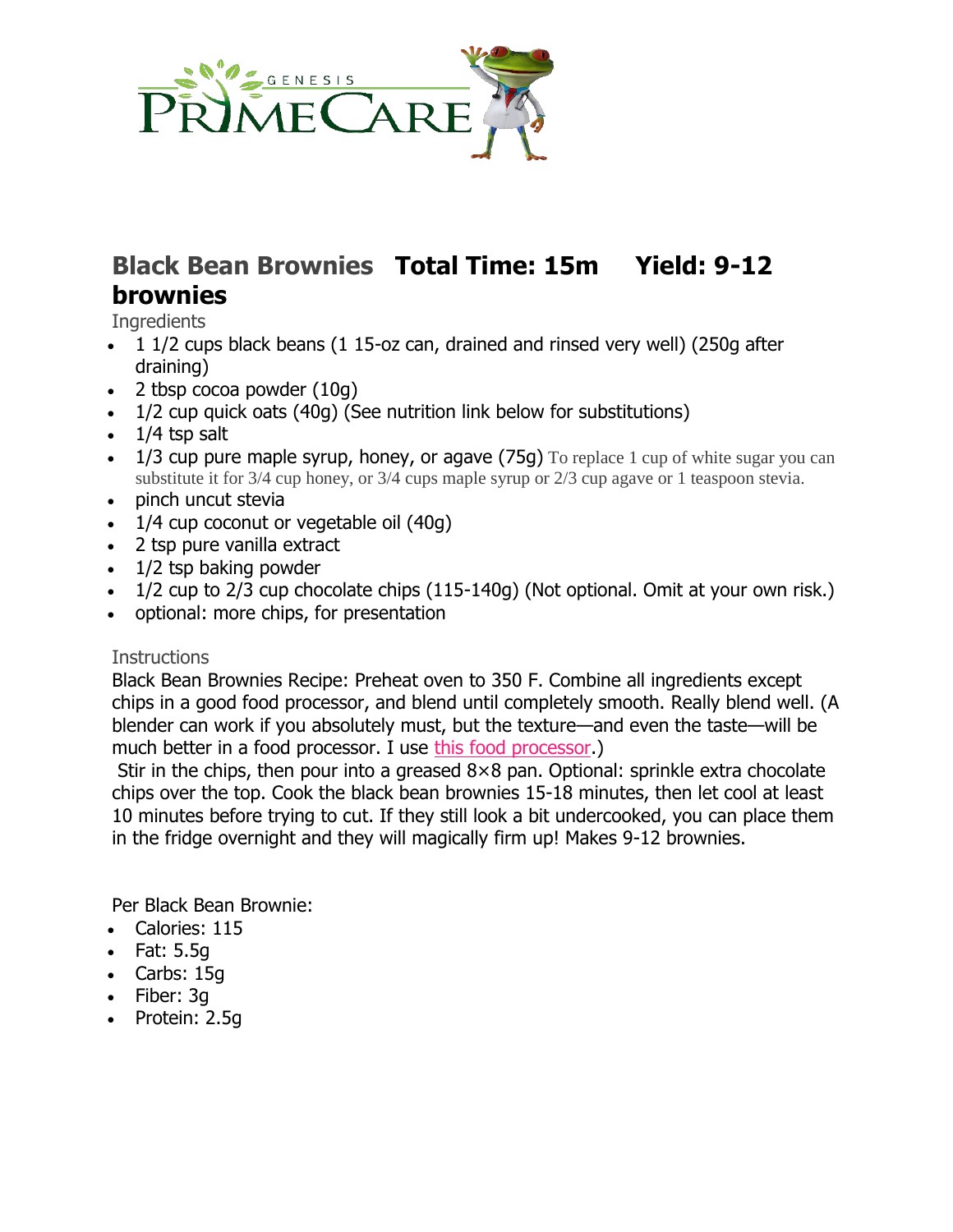

Healthy 3 Ingredient FLOURLESS Applesauce Brownies-SO easy, simple and super fudgy- NO butter, NO flour, NO sugar and NO oil needed at all!

Servings: [6](https://thebigmansworld.com/healthy-3-ingredient-flourless-applesauce-brownies/)

### **1 cup [unsweetened applesauce](https://www.amazon.com/gp/product/B00FYR4OLU/ref=as_li_qf_sp_asin_il_tl?ie=UTF8&tag=thbimaswo02-20&camp=1789&creative=9325&linkCode=as2&creativeASIN=B00FYR4OLU&linkId=5dbfed618e7a0126221ae2fd0662be31)**

**1/2 cup drippy almond butter can sub for peanut, cashew or nut-free spread, like soy nut butter**

# **1/4- 2/3 cup [cocoa powder](https://www.amazon.com/gp/product/B00AZX0IE0/ref=as_li_qf_sp_asin_il_tl?ie=UTF8&tag=thbimaswo02-20&camp=1789&creative=9325&linkCode=as2&creativeASIN=B00AZX0IE0&linkId=bf34979fb5f2ed45ade3d0624b0545f6) more cocoa yields a richer taste**

# **[Frosting of choice](https://thebigmansworld.com/2016/03/23/healthy-flourless-fudge-brownies/) optional**

**Instructions** 

Preheat the oven to 350 degrees and coat a small  $4 \times 6$  or  $6 \times 6$  loaf pan with cooking spray and set aside- A smaller pan yields thicker brownies.

In a large mixing bowl, add your applesauce and nut butter and mix well. If nut butter is too stiff, feel free to microwave until melted. Once mixed, add cocoa powder and mix until fully incorporated and a thick, silky batter remains.

Transfer brownie batter to loaf pan and bake for 35-40 minutes, or until a skewer comes out just clean. Allow the brownies to cool in the pan completely. Once cooled, refrigerate for several hours (even better, if overnight). Remove, top with optional frosting and slice into bars.

**Notes**